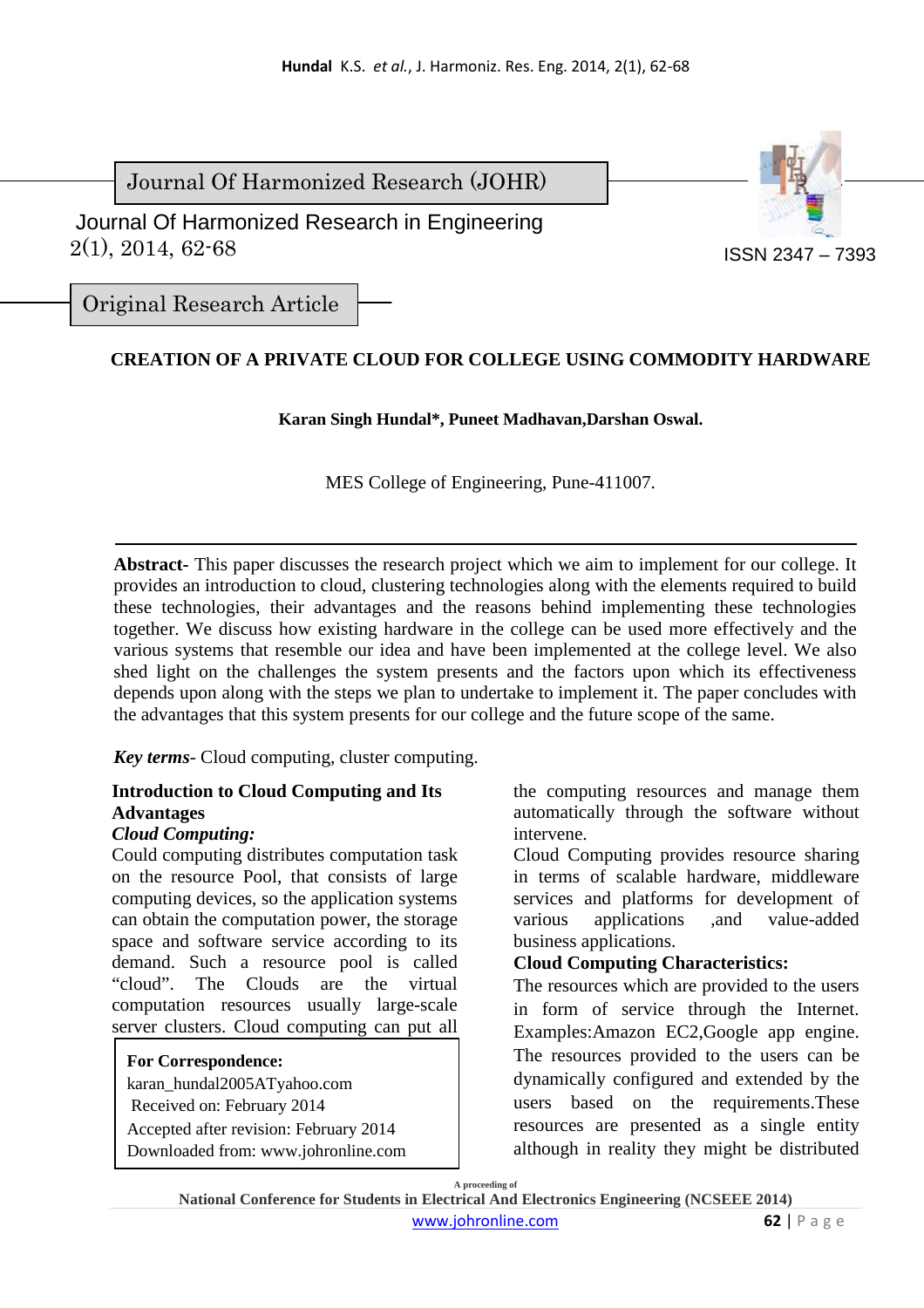or shared. Examples:IBM has 8 data centres to serve its research institutes around the world.

Cloud computing Service forms:

## **SaaS (Software As a Service):**

SaaS provider dispose the applied software on their server from where the user can subscribe this software service from the manufacturer through Internet and are charged according to the quantity of software and using time Example: Google Doc, Google Apps and Zoho Office.

# **PaaS (Platform As a Service):**

It is a kind of distribution platform server, the manufacturers supply service to the users, such as a develop environment, server platform and hardware resources, and the users customize and develop their own application and transfer to other customers through their server and Internet. Example: Google App Engine

## **IaaS(Infrastructure As a Service):**

IaaS takes infrastructure which is made of many servers as a measurement service to the customers. It integrates memory and I/O devices, storage and computing ability into a virtual resources pool, and provides storage resources and virtualization service for the whole industry. Example: Google Cloud.

### **Advantages of Cloud Computing**

### **-Cost Effective**

Cloud computing is probably the most cost efficient method to use. It is also efficient in terms of maintenance and upgradation. Cloud's Pay-as-you-go alongwith other scalable options makes it very reasonable for the company in question.

# **-High Storage**

Storing information in the cloud gives us very high storage capacity. Hence, we no more need to worry about running out of storage space or increasing your current storage space availability.

## **-Backup and Recovery**

Since all our data is stored in the cloud, restoring and backing it up is relatively much easier than storing the same on a physical device. Most cloud service providers are usually competent enough to handle recovery of information and thus the entire process of backup and recovery is much easy and efficient than other traditional methods of data storage.

### **-Easy Access to Information**

Once we register ourselves in the cloud, we can access the information from anywhere, wherever there is an existing Internet connection. This convenient feature lets us free to move beyond time zone and geographic location contraints

## **Introduction to Cluster Computing**

Computer cluster refers to a group of computers, linked together closely such that it works like a single big computer system. It provides the benefits of improved performance and/or availability compared to a single powerful computer while being relatively more cost-effective than single computers of comparable speed or availability therefore makes a better return on existing investments in computing technology by an organization. It also establishes more control over computing workloads and depending on the method of implementation tries to push important jobs to the head of the line for reliable processing and therefore improving overall computing reliability and serviceability.

Clusters of computers are now filling the processing capacity that was once occupied by powerful stand-alone machines. Commodity clusters are becoming so popular mainly because these systems provide a way to reuse seemingly obsolete systems while at the same time high performance clusters can easily compete with the best supercomputers IBM or SGI have to offer.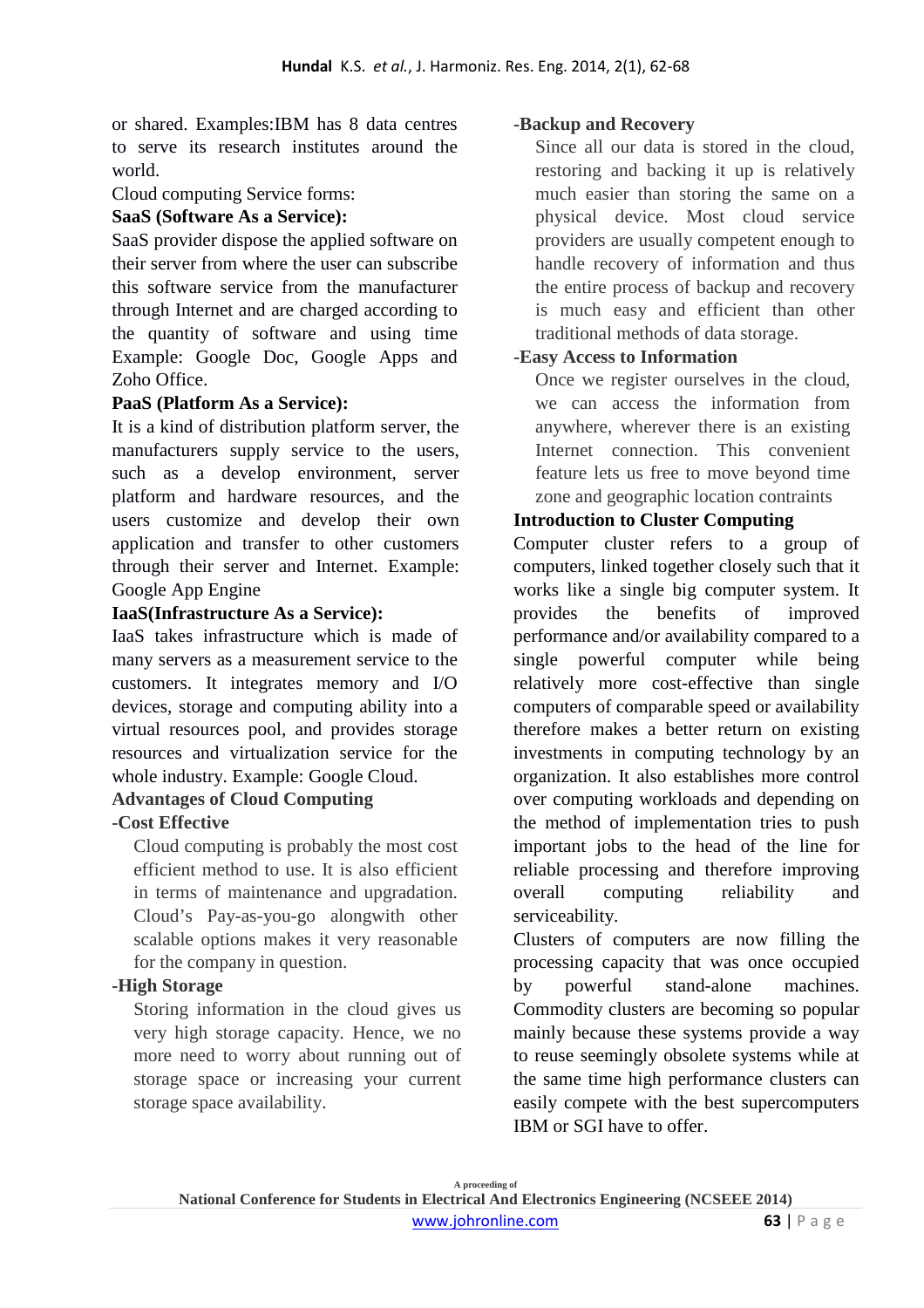

Fig 1. A Cluster Of Computers [IMAGE]

## **Advantages of Cluster Computing:**

-Easy to deploy: The cluster computing system is very simple to deploy. In this system software is installed and also configured automatically. Using the web interface, the cluster nodes can be easily added, removed, managed and thus, reduces efforts and saves time.

-Flexible: Cluster computing being an open system, it is very flexible. It supports realworld topologies and synchronizes the cluster files without re-installation.

-Expandable: It is very east to add new, future hardware models and cluster node at any time as per the need.

-Optimized: Optimization is an important advantage of cluster computing system. The system is optimized not only for performance but also for its simplicity.

#### **Motivation for creating a private cloud platform using Commodity hardware**

General implementations of cloud include the clients hosting their services on a third party data centre and just using their client devices with web access to use them. In our implementation of the cloud, we make use of the commodity hardware that is present in our college as the required infrastructure(which mainly consists of a cluster of old unused PC's). Several processes that run on a cloud

are implemented on a cluster of computers using parallel programming. The cluster also acts as a cloud server. Hence the advantages of clusters namely-faster processing, availability and load balancing are put into use as these are the necessary provisions required in a cloud infrastructure

A **computer cluster** consists of a grouped set of loosely or tightly connected computers that work together so that in many respects they can be viewed as a single system which is exactly what is required in a cloud implementation.The components of a cluster are usually connected to each other through fast local area networks("LAN") but not always, with each *node*(computer used as a server) running its own instance of an operating system (OS) . Clusters have emerged as a result of convergence of a number of computing trends including the availability of cost efficient microprocessors, software for high performance distributed computing and high speed networks. Clusters are deployed in order to improve availability and performance over that of a single computer, while typically being much more cost-effective than single computers of comparable speed or availability and hence the existing resources in our college can be used more effectively and this is also cost effective.



Fig 2. Cluster of inter-connected computers.

**A proceeding of National Conference for Students in Electrical And Electronics Engineering (NCSEEE 2014)**  www.johronline.com **64** | P a g e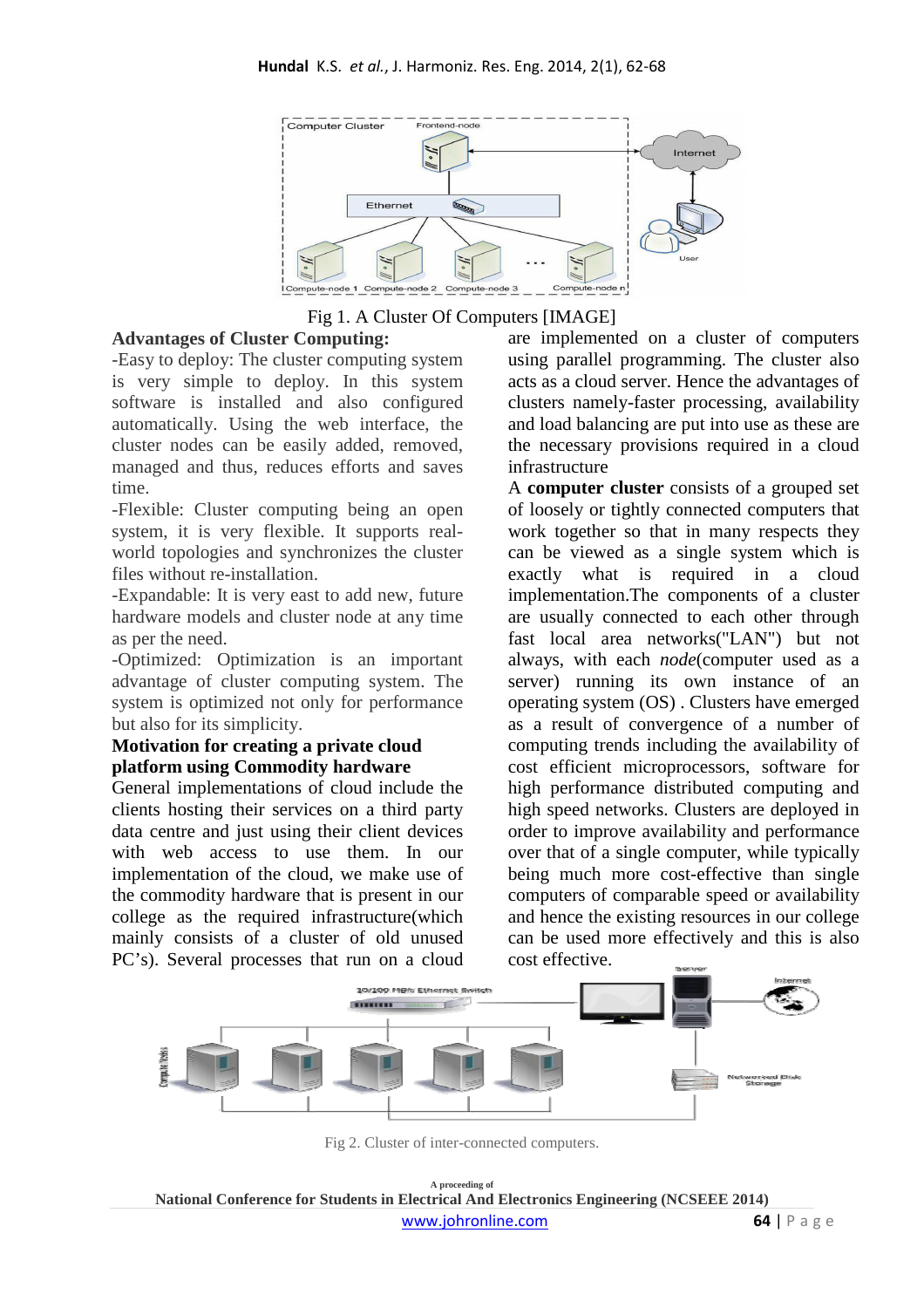PRIVATE CLOUD provides the advantage of total access to our college. It can create a vast array of applications using our system and have full rights on its technology without any billing costs involved. They can provide facilities specifically for our college or even other colleges and would therefore could really start a revolution in our current education system . Cloud computing is one of the emerging paradigm which has the capability of taking the concept of computing to another level by introducing a platform for resource as well as data sharing over the internet.

## **Problem Description**

In our creation of **The Private Cloud** we have to take care of the following points[5]:

- Proper dynamic provisioning of virtual machines.
- Load failure handling capabilities.
- High availability of resources when required.
- Proper file management system
- Proper division of work among the resources
- Multiple query handling capacity
- Scalable system,
- Easier access
- Ability to host services.

# **Operating Environment**

The operating environment for our project is selected in accordance with the software tools that are going to be used in the cloud. These tools are compatible with certain OS. Therefore our operating environment is decided on the grounds of compatibility with our software tool. The main foundation software tool for our architecture is OpenStack, which is compatible with popular OS like Ubuntu, Fedora, and CentOS. So we have selected Fedora as the OS for all our nodes and server.

RDO is a community of people using and deploying OpenStack on Red Hat Enterprise Linux, Fedora. OpenStack relies on the underlying OS and hypervisor.

The Hypervisors that easily integrate with OpenStack are XEN and KVM. Considering the latest survey on Internet it is found that

KVM is the most popular and widely used and readily integrates with the Nova (Compute) component of the Open Stack.

For the GUI, OpenStack itself provides a dashboard for monitoring all the functions and processes with the system. The dashboard is just one way to interact with Open Stack resources. It also provides am ability to automate access or build tools to manage their resources using the native Open Stack API or the EC2 compatibility API.

For the backend of our system, that is to manage the large data and information processing, Hadoop File Distribution System is used. Hadoop is an open distributed software framework that enables programmers to run an enormous number of nodes handling terabytes of data. One of its most significant abilities is allowing a system to continue to operate even if a significant number of nodes fail.

Since Hadoop is an independent tool and needs to work and integrate with the other tools in our system there is a need for a tool which collaborates the functionalities between Open Stack and Hadoop. This task is performed by the Savanna tool which is also an open source tool released in the market which efficiently handles the data communication between Open Stack and Hadoop. Savanna is closely associated with Hadoop.

Savanna project was started by Mirantis with contributions from Red Hat and is now available with their latest stable version 0.2 released for use. The Savanna project is designed to provide users with a simple means to provision a Hadoop cluster on Open Stack by specifying just a few parameters, such as the Hadoop version, the cluster topology, and node hardware details and thus we get a working Hadoop cluster to use with Open Stack as its infrastructure.

### **Implementation Plan**

#### Install server Operating System

Fedora OS is chosen over other Linux OS as it provides ready-to-run cloud images for each supported Fedora release. The images are in compressed raw image format and for

**A proceeding of**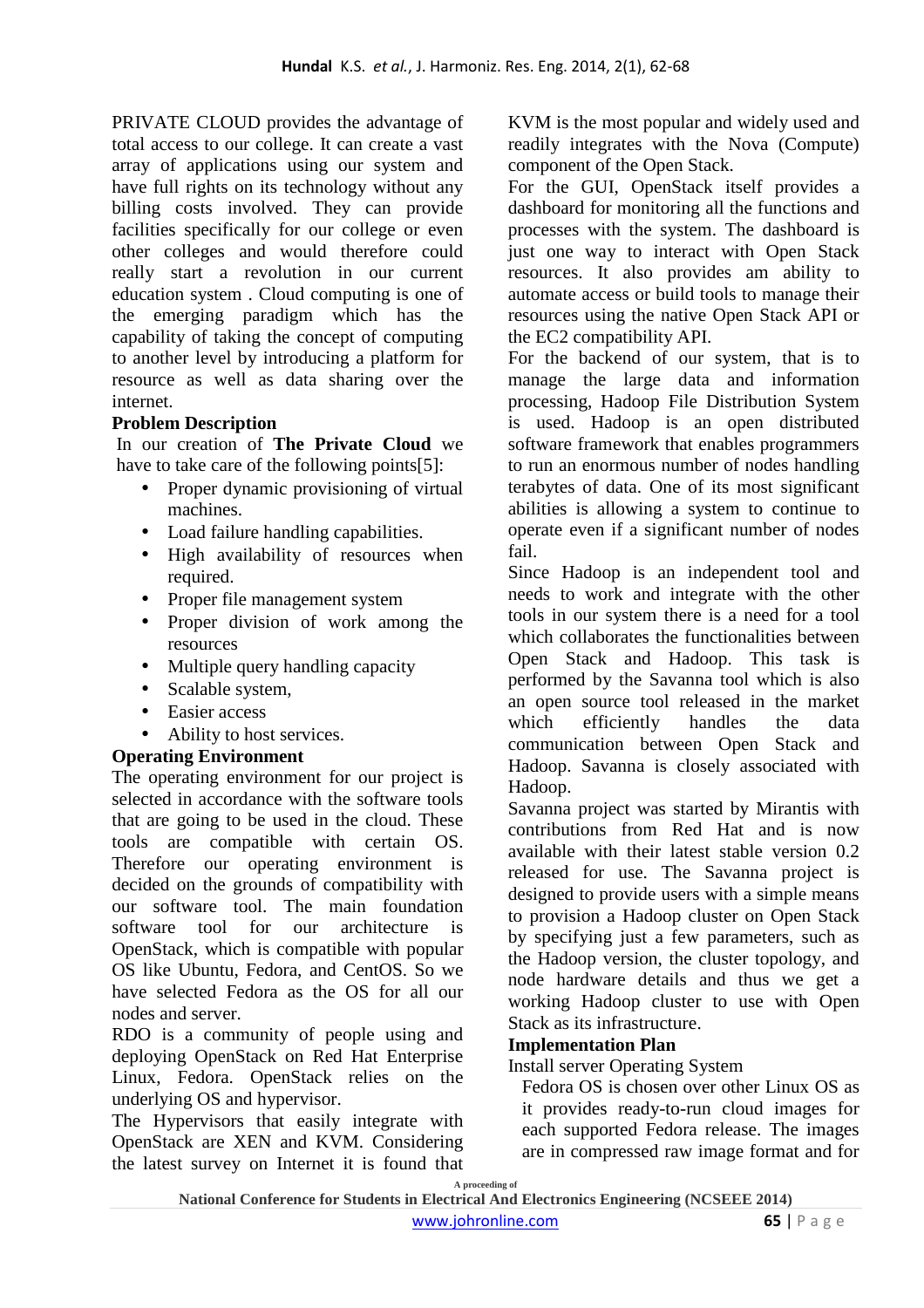immediate use with Open Stack. These are available in Amazon EC2 for direct download.

These images are for use with the local private cloud and allow us to modify and upload to a public cloud. The qcow2 images can be used directly by Open Stack

The latest release of Fedora is Fedora 20.

#### **Adopt a machine virtualization strategy**

Fedora uses the libvirt family of tools as its virtualization solution. By default libvirt on Fedora will use Qemu (Quick EMUlator) to run guest instances. Qemu can emulate a host machine in software, or given a CPU with hardware support can use KVM to provide a fast full virtualization.

However Open Stack also has the ability to provide virtualization solution. Open Stack consists of number of services for running IaaS clouds. They are the Object Store (Swift), Compute (Nova) and Image (Glance) services.

## **Add the Cloud solution provider on top of virtualization**

The basic requirements for Open Stack on Fedora are at least 2GB RAM, processors with hardware virtualization extensions and at least one network adapter. There are options to install the components of Open Stack either separately or all-in-one go.

The Packstack installer makes installing Open Stack really easy. By using the –allinone option you can have a working self-contained RDO installation in minutes.

Add a file management system to handle the large amounts of data

First we install Hadoop on a single node cluster and then on a multi node cluster. Hadoop can be downloaded from the Apache releases. The current stable version is 1.2.X.

Hadoop requires a working Java installation. Java SE Development Kit can be easily obtained. The next step involves configuring the Hadoop. The drawback of using Hadoop is that it is not compatible with IPv6 addresses but Fedora provides us with the option to disable IPv6 in local network.

- Add an interface tool between Cloud provider software and File Management System. The Savanna tool provides flexibility and compatibility between Open Stack and Hadoop. The latest version of Savanna tool is 0.2 and is open source. Savanna provides multiple plugins of Open Stack and Hadoop which readily integrates and is available for immediate use.
- Setting up hardware and testing the connection

This step involves setting up of the hardware architecture of the system. This includes connecting data centers to servers via a central hub and other connecting tools. Further testing of these connections is performed. After all the nodes are set up the working of the architecture will be checked by performing a dummy test.



Fig 3. A typical Hadoop cluster on Fedora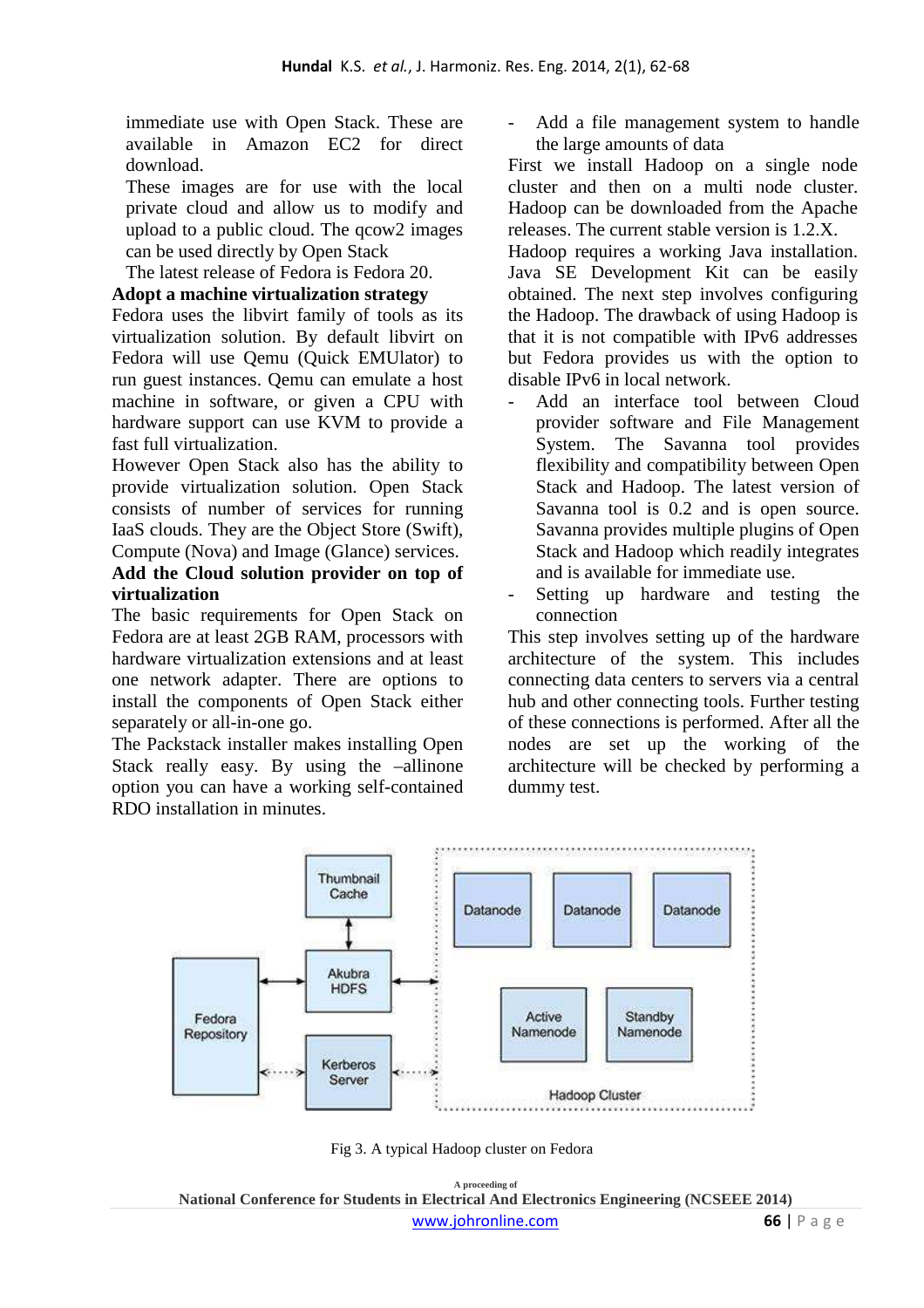

Fig 4. Havanna, openstack and Hadoop collaboration

**HDFS Architecture** 



Fig 5. A Hadoop Cluster